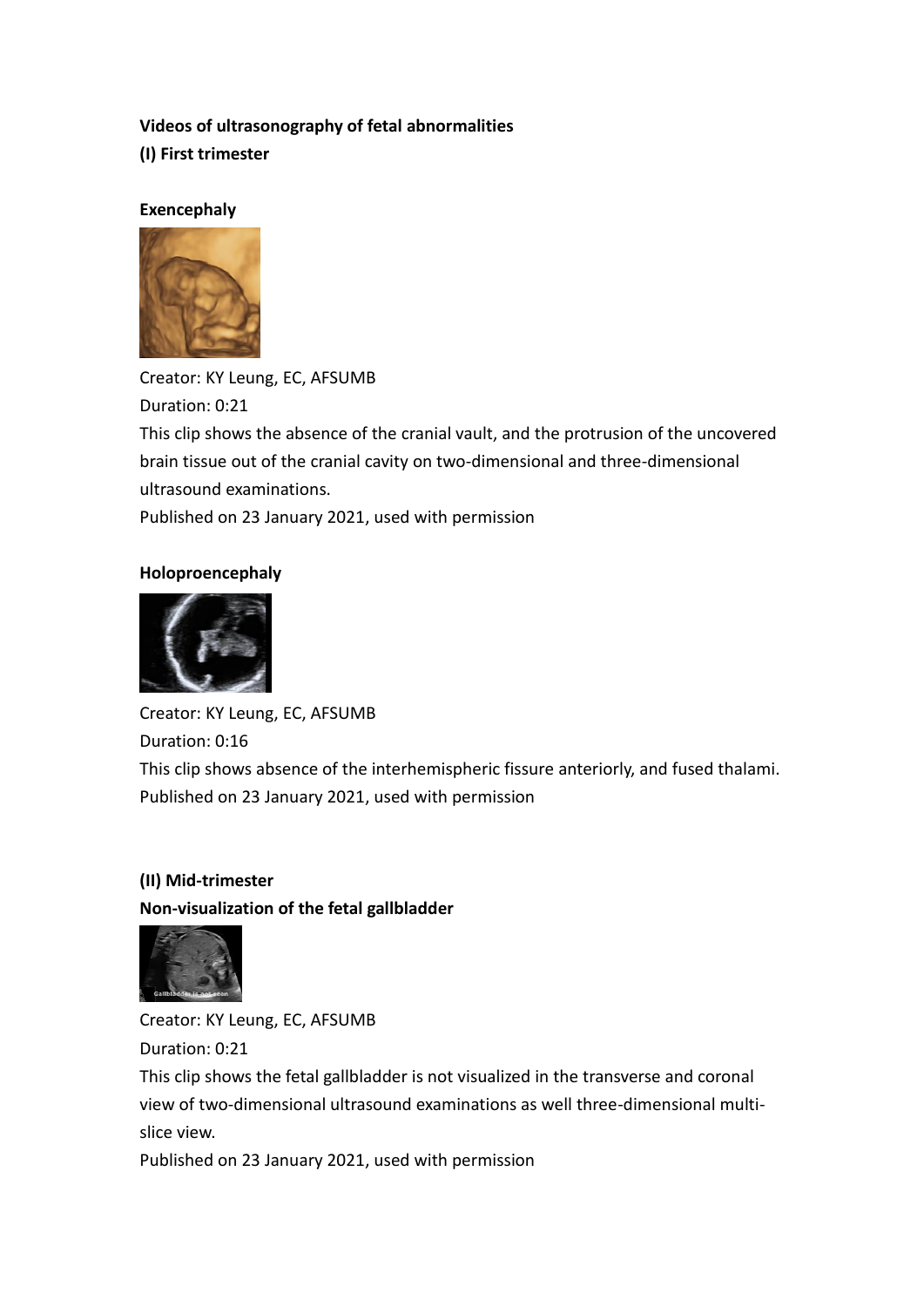#### **Agenesis of corpus callosum**



Creator: KY Leung, EC, AFSUMB Duration: 1:20 This clip shows that (a) cavum septi pellucidi is not seen, the interhemisphere fissure is widened, an interhemispheric cyst is seen, and the frontal horn is further away than normal from the midline in the transverse view, and (b) corpus callosum is not seen and the course of the pericallosum artery is abnormal in the sagittal view. Published on 23 January 2021, used with permission

## **Open spina bifida**



Creator: KY Leung, EC, AFSUMB Duration: 2:33 This clip shows the coronal view of the fetal lumbar and sacral spine. A large cystic mass overlying the spine is indicative of open spina bifida Published on 23 January 2021, used with permission

## **Hand abnormalities**



Creator: KY Leung, EC, AFSUMB Duration: 1:01 This clip shows five hand-abnormalities including club hand, deviated thumb, short fingers, pre-axial polydactyly, and abducted thumb Published on 23 January 2021, used with permission